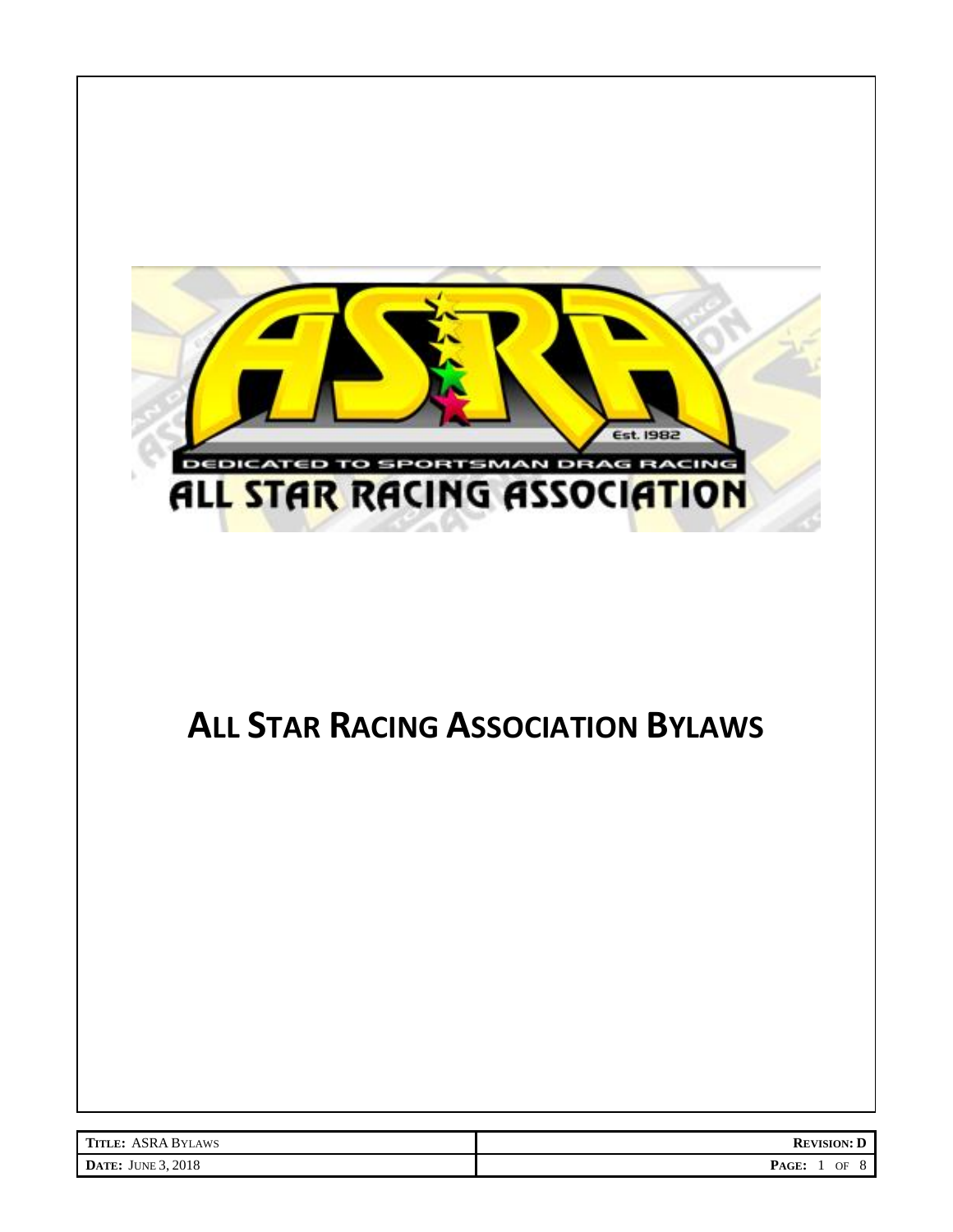#### **TABLE OF CONTENTS**

| 1.0               |  |
|-------------------|--|
| 2.0               |  |
| 3.0               |  |
| 3.1<br>3.2<br>4.0 |  |
| 4.1               |  |
| 4.2               |  |
| 4.3               |  |
| 4.4               |  |
|                   |  |

| <b>Revision</b> | <b>Comments</b>                                        | <b>Date</b>    |
|-----------------|--------------------------------------------------------|----------------|
|                 | <b>Initial Release</b>                                 | $2 - 2 - 2015$ |
| A               | Update Section 4.3 and Section 4.1.                    | 8-27-2015      |
|                 | Voted on by membership 7-11-2015                       |                |
| B               | Section 4.1 Address Change                             | 2-17-2016      |
|                 | Added Section 4.4 for Points                           |                |
|                 | Voted on by membership 2-6-2016                        |                |
| C               | Update Section 4.4 for Point (17-32 Cars)              | 2-11-2017      |
|                 | Agreed by Membership 2-4-2017                          |                |
| D               | Update Section 4.3 for change of car/class in shootout | $6 - 3 - 2018$ |
|                 | Voted on by Membership 6-3-2018                        |                |

| <b>TITLE: ASRA BYLAWS</b> | <b>REVISION: D</b> |
|---------------------------|--------------------|
| <b>DATE:</b> JUNE 3, 2018 | PAGE:<br>OF<br>∸   |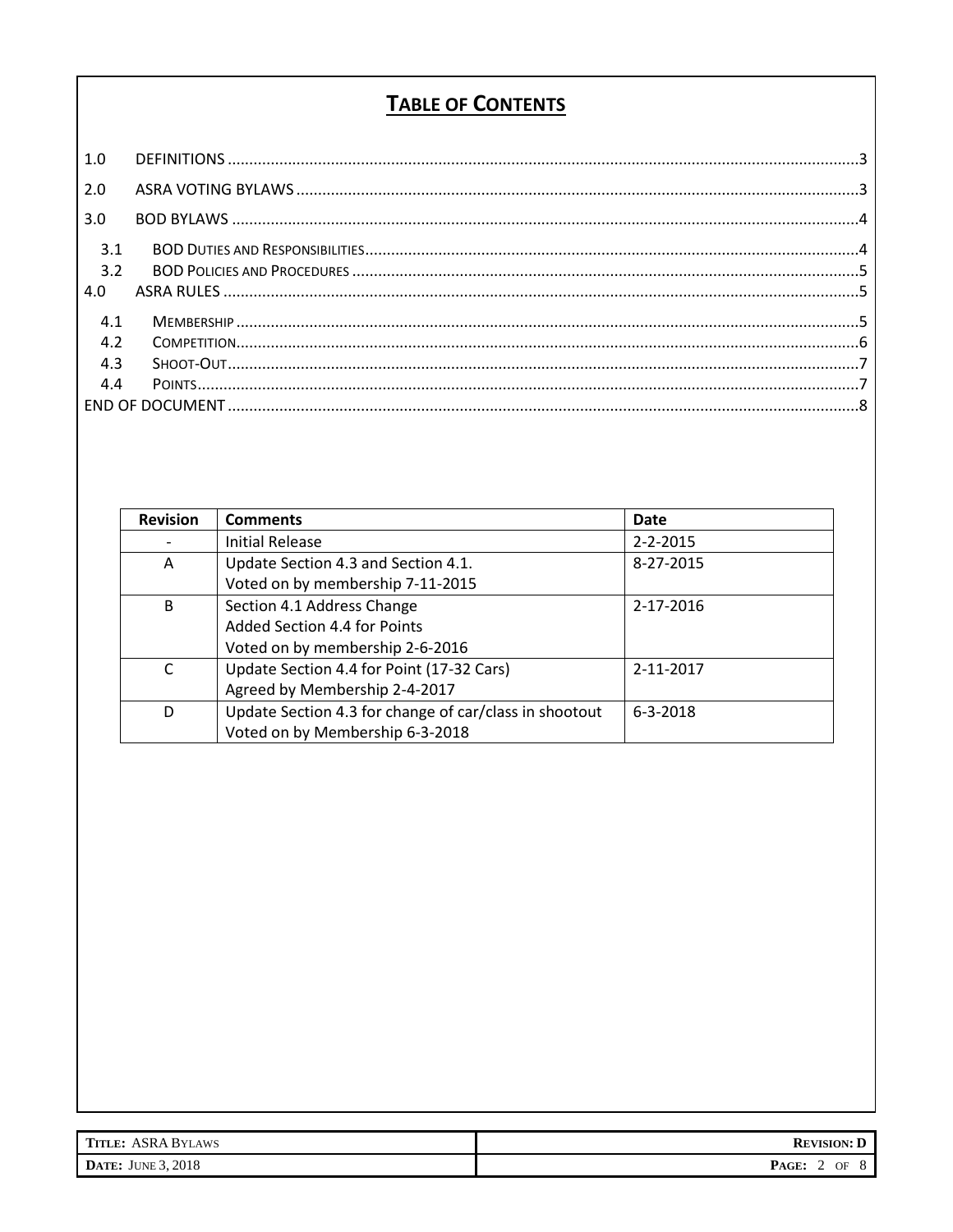## **1.0 DEFINITIONS**

#### <span id="page-2-0"></span>ALL STAR RACING ASSOCIATION – ASRA

An incorporated association dedicated to the conduct and promotion of class drag racing. It is run by a Board of Directors for the benefit of its members and the hosting tracks.

#### BOARD OF DIRECTORS – BOD

The BOD is an elected body of volunteer members authorized by the membership to conduct the business of the ASRA.

#### MEMBER

A member is defined as anyone who has paid the required dues to the ASRA for the benefits provided by the ASRA. "Member" as used in these bylaws shall mean full, associate and honorary associate members unless otherwise delineated.

### **2.0 ASRA VOTING BYLAWS**

- <span id="page-2-1"></span>1. The following requires a vote of the members:
	- a. Election of a BOD member (3 yr. term/2 per yr.)
	- b. Changes to the BOD membership
	- c. Bylaw changes
	- d. Changes to ASRA rules and policies
	- e. Honorary associate membership
- 2. Changes to anything that required a membership vote requires a new vote.
- 3. All ASRA voting is to be done in person or via written ballot by paid members only.
- 4. A binding vote is when more than 50% of the members have voted.
- 5. Voting shall be by show of hands, written ballot or a combination of both.
- 6. All members shall be notified of an upcoming vote at least two weeks prior to the vote and ballots provided if required. The annual Rules Meeting is always a "voting" meeting and not subject to the two week notice requirement.
- 7. The BOD or any member can ask for a vote (if seconded) at any meeting of more than 50% of the members as long as the prior notification and ballot requirements are met.
- 8. During any ASRA meeting nonmembers shall identify themselves as nonmembers prior to speaking to the membership.

| <b>TITLE: ASRA BYLAWS</b> | <b>REVISION:</b>       |
|---------------------------|------------------------|
| <b>DATE:</b> JUNE 3, 2018 | PAGE:<br>$\circ$<br>OF |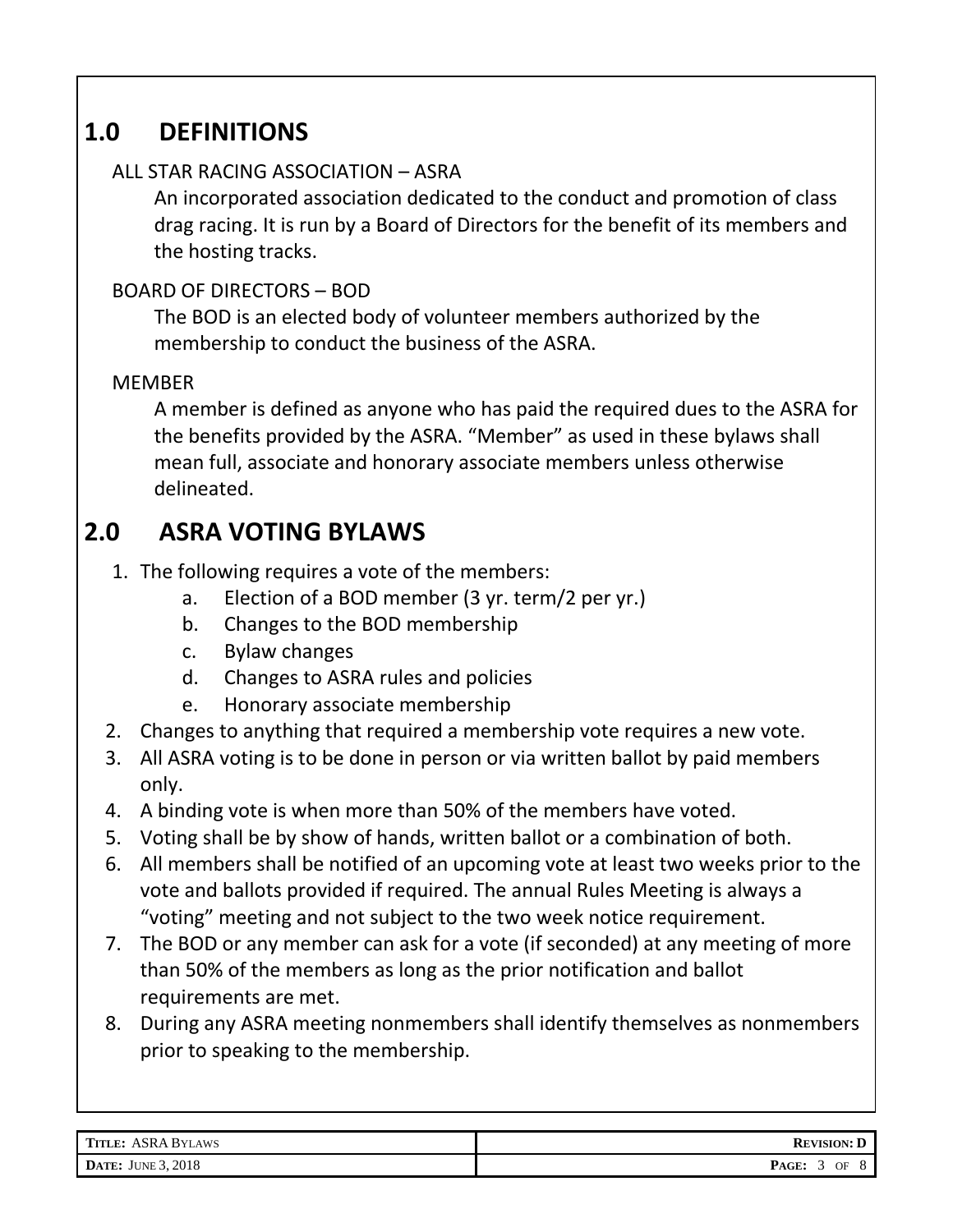## **3.0 BOD BYLAWS**

<span id="page-3-0"></span>The BOD shall be an elected body of at least four but no more than six volunteer members for the purpose of conducting the business of the ASRA. It shall be run by the "majority rule" principle and has specific duties, responsibilities, length of term and conduct as established by these bylaws. It is to be run for the benefit of its members and in accordance with the requirements of the State of Massachusetts and the Federal Government.

#### <span id="page-3-1"></span>**3.1 BOD DUTIES AND RESPONSIBILITIES**

- 1. The BOD shall conduct at least one annual meeting of the ASRA membership to discuss ASRA general status, new business, accounting results and conduct any required member votes.
- 2. The full BOD shall meet at least three times a year either in person or electronically for the purpose of electing officers, establishing individual duties and establishing BOD procedures and future meetings.
- 3. The BOD shall collect dues from the members and establish suitable accounting procedures and records. Yearly, the BOD shall present an income and expense balance sheet to the membership. Up to \$2000 will be brought forward to the following year as an expense and any remaining funds shall be returned to the entire membership.
- 4. The BOD shall establish the racing payout and structure for six ASRA races based on the collected dues and other income. Payout adjustments can be made during the racing season as requirements and funding changes but increases shall be made retroactively for amounts of \$25 or greater. Yearly, the BOD shall present the payout schedule to the membership.
- 5. The BOD shall be the sole contact with the hosting tracks for purposes of race schedules, rain dates, payouts, race conduct and facility use.
- 6. The BOD shall conduct fund raising and pursue sponsorships for the purpose of enhancing the ASRA experience, promoting a Shoot Out race and cookout and/or payout enhancement.
- 7. The BOD shall provide timely communications and notifications to the members of race results, schedule changes, ASRA issues and upcoming votes. Race and points summaries shall be E-mailed within two weeks. Website updates shall be completed as soon as possible.
- 8. Yearly, the BOD shall provide the members with a list of the ASRA Rules and Policies.

| <b>TITLE: ASRA BYLAWS</b> | <b>REVISION: D</b> |
|---------------------------|--------------------|
| <b>DATE:</b> JUNE 3, 2018 | PAGE:<br>OF        |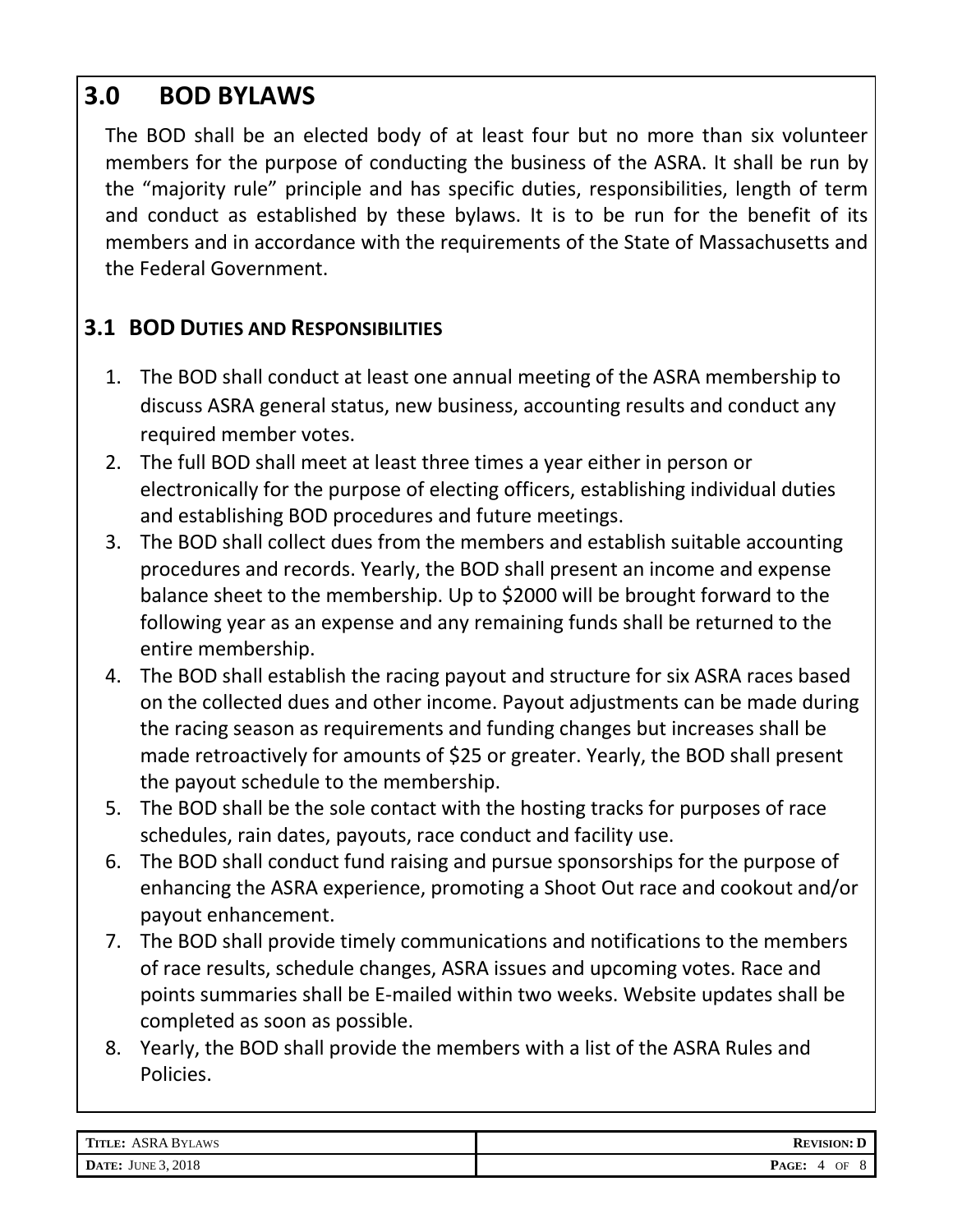9. The BOD is to establish cause and discipline of members in violation of ASRA rules and policies by a majority vote of the full BOD.

#### <span id="page-4-0"></span>**3.2 BOD POLICIES AND PROCEDURES**

- 1. All BOD members are elected solely as BOD members with no specific duties.
- 2. After a full BOD has been established by the members an election of BOD officers is to take place by the BOD for the following positions;
	- a. President
	- b. Vice President
	- c. Treasurer
	- d. Secretary
- 3. Duties of the officers and remaining BOD members is to be established by the BOD. Changes to the duties of a BOD member are to be made by a majority vote of the full BOD.
- 4. BOD meetings are to be led by a Chairman and minutes taken and documented.
- 5. Major BOD decisions are to be made based on a majority vote of the full BOD.
- 6. Midterm BOD vacancies are to be temporarily filled by the President by appointment, if required, until a vote is taken for a replacement BOD member to complete the remaining term.
- 7. The BOD is to establish cause and discipline for a BOD member in violation of BOD Policies and Procedures by a majority vote of the remaining BOD members.
- 8. The BOD may temporarily suspend the duties of a BOD member in violation of BOD Policies and Procedures by a majority vote of the remaining BOD members until a vote of the full membership can be taken.
- 9. The BOD is to establish whether an issue needs a full membership vote by a majority vote of the full BOD.
- 10. Any tied vote of the BOD which cannot be resolved by the BOD shall be brought to the membership for a vote.

## <span id="page-4-1"></span>**4.0 ASRA RULES**

#### <span id="page-4-2"></span>**4.1 MEMBERSHIP**

- 1. Full membership is \$350 for car and driver for the year and is payable at any time. Points and Money will not be awarded until the membership has been paid.
- 2. Associate membership is \$100 and includes all the voting rights and privileges of a full member but not the eligibility for ASRA payout, contingencies or ASRA points. An associate membership can be upgraded to a full membership by paying the

| <b>TITLE: ASRA BYLAWS</b> | <b>REVISION: D</b> |
|---------------------------|--------------------|
| <b>DATE:</b> JUNE 3, 2018 | PAGE:<br>OF        |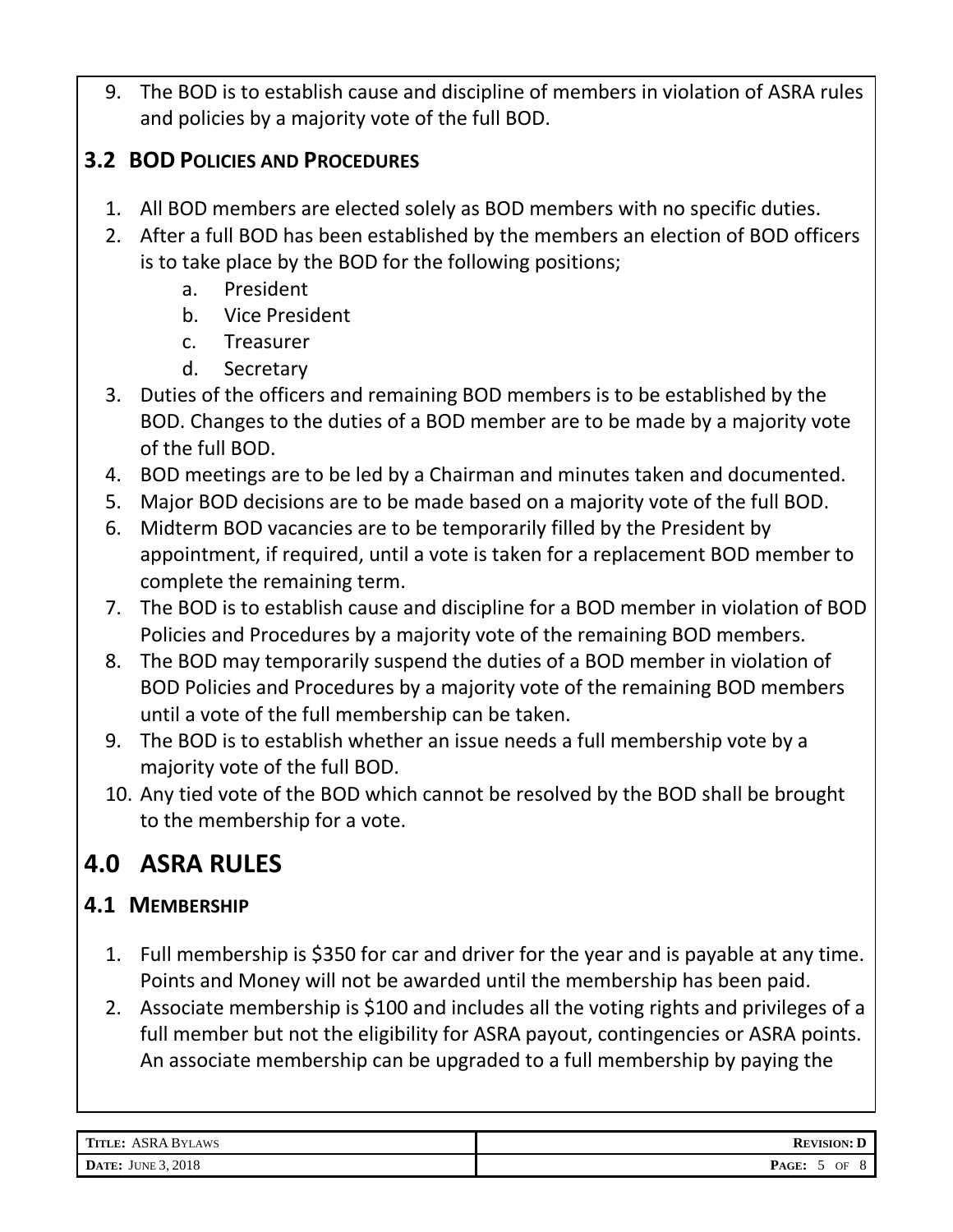additional \$250 at any time. Points and Money will not be awarded until the additional dues have been paid

- 3. Honorary associate membership is zero cost and has the same privileges as an associate member but must be approved by an affirmative vote of the membership.
- 4. Membership starts when the dues are paid or there is an affirmative vote of the membership for an honorary associate member. All memberships end just before the first time trial of the first race of the following year.
- 5. Dues are not refundable unless otherwise approved by the BOD.
- 6. Prize money will be paid only to the registered ASRA full member driver.
- 7. Points will be awarded only to the registered ASRA full member driver.
- 8. Membership checks should be made payable to: ALL STAR RACING ASSOCIATION

ASRA Attention: TJ Boucher 1 ROSS CIRCLE ASSONET, MA 02702

#### <span id="page-5-0"></span>**4.2 COMPETITION**

- 1. There will be no co-drivers.
- 2. The correct class designation and minimum weight is to be on the car and tech card before the first time trial.
- 3. Once the first pair of cars has completed its first round the ladder is considered locked. If the race is resumed at a later date for any reason, the original locked ladder will be used. No change in class or car is allowed.
- 4. Entries must be legal NHRA or IHRA class cars. Full bodied cars only. If the car can crossover to NHRA, the IHRA car must meet NHRA rules and use the NHRA index. If the class is unique to IHRA the IHRA rules must be met and the IHRA index must be used.
- 5. Racing procedures will be per the NHRA and the hosting track.
- 6. The hosting track ladder sheet determines all pairings.
- 7. NHRA/IHRA suspension rules apply to ASRA participants. Any suspension due to illegality shall apply to ASRA members until reinstated by NHRA/IHRA.
- 8. All protests for legality will be per NHRA rules and fees except for stock camshaft check
- 9. Any rule issue that needs to be resolved prior to, during or after competition shall be resolved by at least two members of the BOD at the time of the issue.

| <b>TITLE: ASRA BYLAWS</b> | <b>REVISION: D</b> |
|---------------------------|--------------------|
| JUNE 3, 2018              | PAGE:              |
| DATE:                     | OF                 |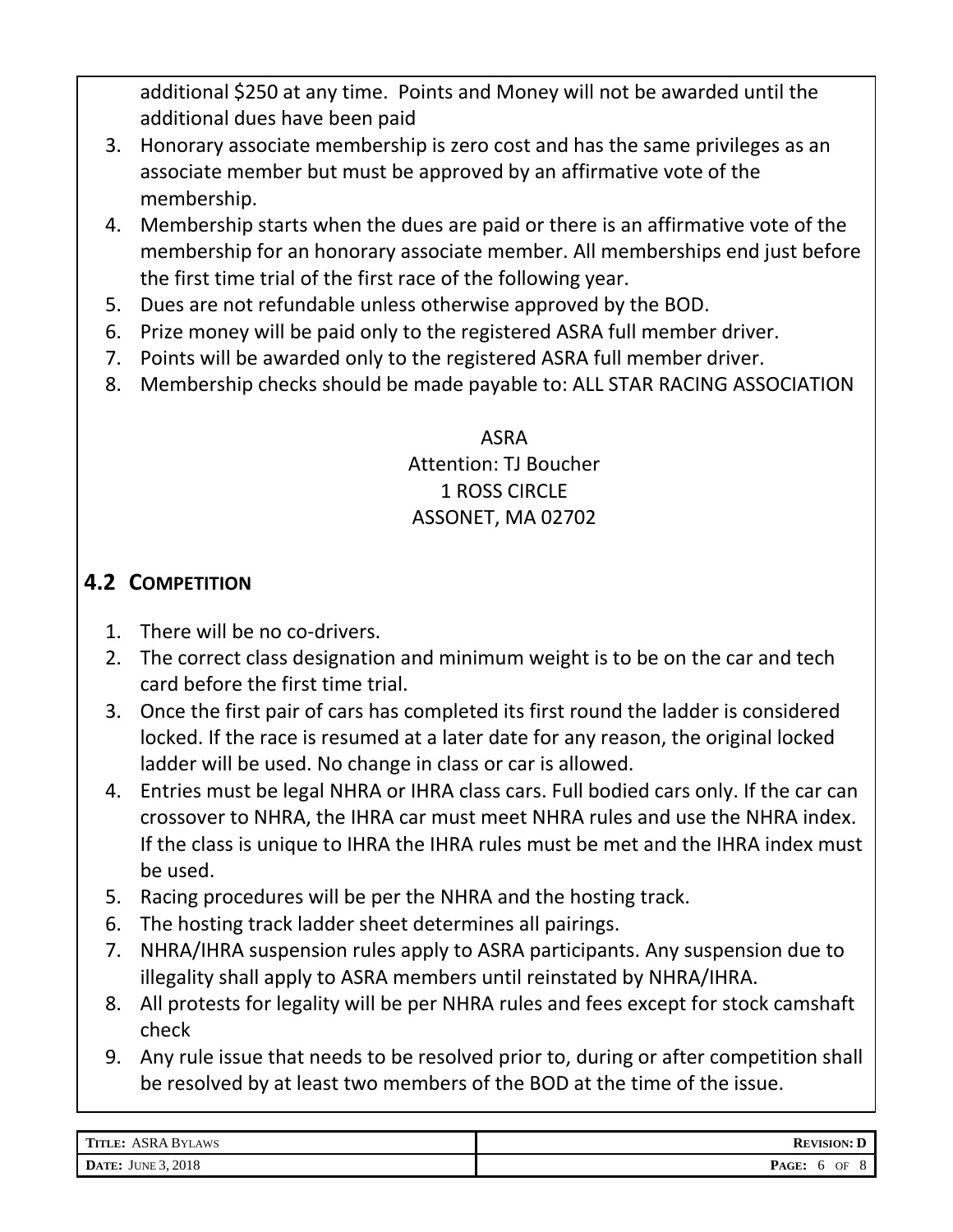10. Any racer having a complaint either with the track or the ASRA during the course of the event (including starting line procedure) must find one of the Board of Directors to solve the problem. Going to the starter or the tower is prohibited.

### <span id="page-6-0"></span>**4.3 SHOOT-OUT**

- 1. The top 16 points earners from the first five races will qualify.
- 2. Alternates will be allowed if the qualified driver is not present at the race, or cannot compete.
- 3. The final payout will be determined by sponsorship and raffle proceeds.
- 4. If a qualified car breaks during time trials of the shoot-out, that competitor is replaced on the ladder by the first available alternate. Heads-Up eliminations will remain in effect.
- 5. A qualified racer is allowed to run any class legal car, in any class that car legally fits. Class designation must be made prior to entering the staging lanes for time trials.
- 6. A qualified racer must stage car during at least one time trial to be placed on ladder. If unable to do so, that racer will be replaced on the ladder by the first available alternate. Heads-Up eliminations will remain in effect.
- 7. If scheduling forces shoot-out to be held on the same day as one of the regular races, a qualified racer is permitted to change cars or classes after completion of the regular race and prior to entering the staging lanes for the start of the shootout. If borrowing a car where no time trials are allocated, 1 time trial will be allowed for safety reasons only. No time slip will be given and no times will be posted. A borrowed car or class change is not permitted if it results in heads up competition in the first round of the shoot-out. Potential heads up runs in the second round or later is permissible.

### <span id="page-6-1"></span>**4.4 POINTS**

1. Points will be awarded to each eligible member following the structure listed below:

| Points (17-32 Cars)                                                     |  |  |  |    |    |  |  |  |  |
|-------------------------------------------------------------------------|--|--|--|----|----|--|--|--|--|
| $3rd$ Rd<br>$4th$ Rd<br>$2^{nd}$ R $d$<br>1 st $\mathbf{p}_d$<br>Winner |  |  |  |    |    |  |  |  |  |
| Points                                                                  |  |  |  | 64 | 74 |  |  |  |  |

| Points (33-64 Cars) |                                                                                                                                         |  |    |    |    |    |    |  |  |
|---------------------|-----------------------------------------------------------------------------------------------------------------------------------------|--|----|----|----|----|----|--|--|
|                     | $2nd$ Rd<br>$5^{\text{th}}$ Rd<br>$4^{\text{th}}$ Rd<br>$3rd$ Rd<br>1 st $\mathbf{D}$ $\mathbf{A}$<br>Winner<br>$\mathbf{D}/\mathbf{I}$ |  |    |    |    |    |    |  |  |
| Points              | $\bigcap$                                                                                                                               |  | ⊏າ | 63 | 74 | ის | 06 |  |  |

| <b>TITLE: ASRA BYLAWS</b> | <b>REVISION: L</b> |
|---------------------------|--------------------|
| <b>DATE:</b> JUNE 3, 2018 | PAGE:<br>OF        |